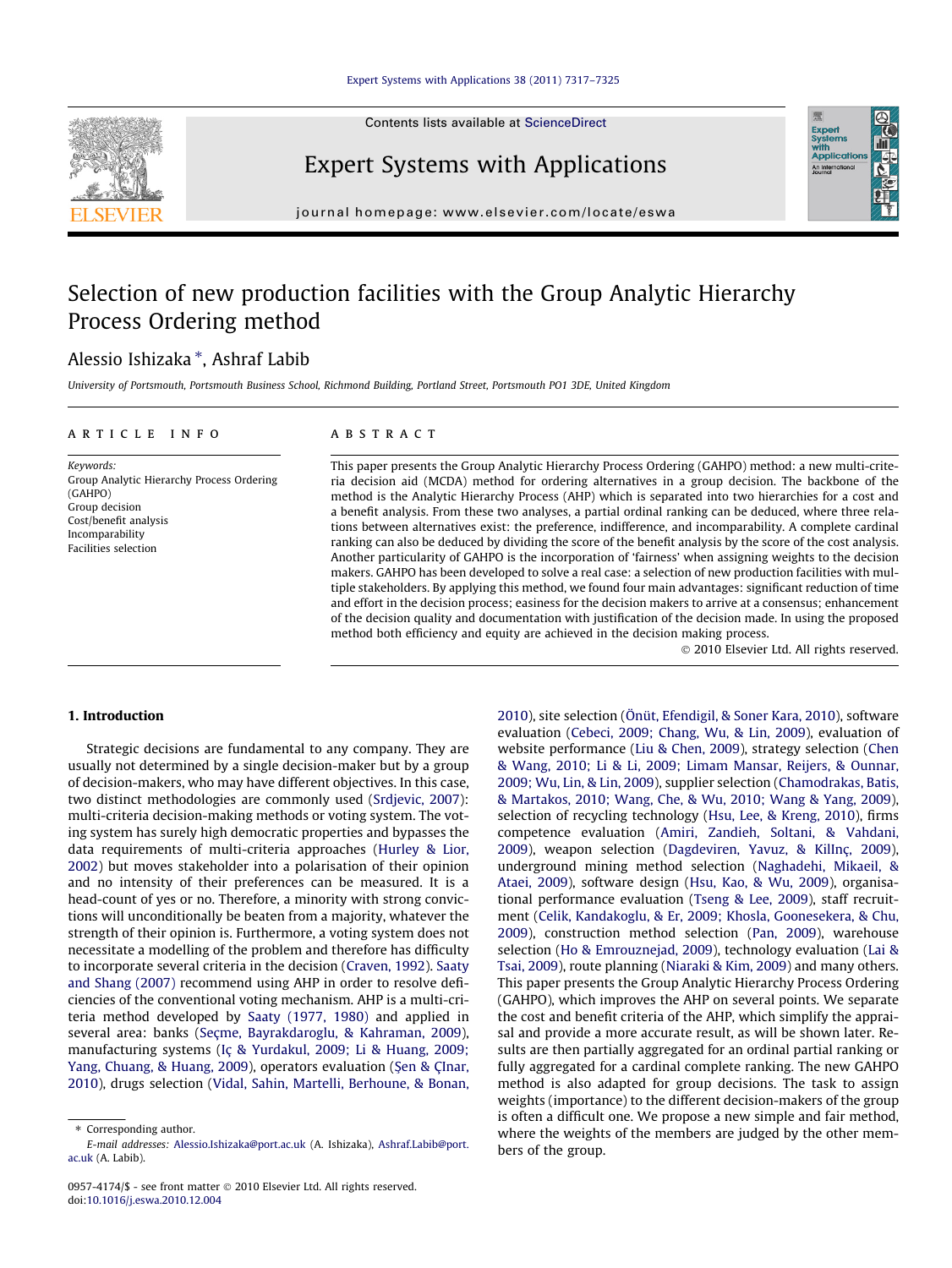The paper starts with a literature review on the Analytic Hierarchy Process, followed by the description of the new proposed method and then finalised by an application of production facilities selection.

### 2. Analytic Hierarchy Process

AHP decomposes the problem into small parts in order to facilitate the decision-maker in the appraisal task. First, a hierarchy structuring the problem is constructed (Fig. 1). The top of the hierarchy represents the goal. Below we have the criteria, sub-criteria and alternatives. The appraisal can be constructed top–down or bottom–up (Fig. 2) but always using pairwise comparisons. It allows the user to concentrate only on the question ''How much A is better than B?'' and to ignore temporary the other criteria and alternatives. The comparisons are entered into a matrix. If a matrix is sufficiently consistent, priorities can be calculated with the formula:

$$
A w = \lambda_{\text{max}} w \tag{1}
$$

where A, comparison matrix;  $\lambda_{\text{max}}$ , principal eigenvalue; w, vector of the priorities.

The comparison matrix contains redundant information. This redundancy serves the purpose of refining the final result as it makes the approach less dependent on one single judgement. The AHP model provides a feedback to the decision maker on the consistency of the entered judgements by a measure called consistency ratio (CR):

$$
CR = \frac{Cl}{RI}
$$
 (2)

and 
$$
CI = \frac{\lambda_{\text{max}} - n}{n - 1}
$$
 (3)

where CI, consistency index; *n*, dimension of the comparison matrix;  $\lambda_{\text{max}}$ , principal eigenvalue; RI, ratio index.

The ratio index (RI) is the average of the consistency index of 500 randomly generated matrices. If the consistency ratio is higher than 10%, it is recommended to revise the comparisons in order to reduce the inconsistency. Once all local priorities are available, they are aggregated with a weighted sum in order to obtain the global priorities of the alternatives.

#### 3. Analytic hierarchy process ordering

Later, it was proposed [\(Azis, 1990; Clayton, Wright, & Sarver,](#page--1-0) [2001; Wedley, Choo, & Schoner, 2001](#page--1-0)) to decompose the model into further subproblems, in separating criteria with opposite direction in different hierarchies: benefits versus costs. The reason of this additional decomposition is that criteria on the same direction are much easier to compare than two in opposite directions like a criterion to be minimised and another to be maximised. In this paper, we introduce the concepts of partial ordinal ranking



Fig. 1. Hierarchy used in the AHP.



Fig. 2. Top–down or bottom–up appraisal ([Chan & Chan, 2004\)](#page--1-0).

(cost and benefit ranking are not aggregated) and complete cardinal ranking (cost and benefit ranking are aggregated).

In some problems, an order of alternatives is sufficient to take a decision. A partial ordinal ranking can be derived from the cost and benefit analysis, where:

- 1. Alternative A is better than Alternative B if Alternative A is ranked better than Alternative B in the cost and benefit analysis (Fig. 3).
- 2. Alternative A is *indifferent* to Alternative B if Alternative A has the same score than Alternative B in the cost and benefit analysis ([Fig. 4](#page--1-0)).
- 3. Alternative A is **incomparable** to Alternative B if Alternative A is better in one analysis and worst in the other analysis ([Fig. 5](#page--1-0)).

Incomparability does not exist in the standard AHP. This status is important as it reveals that we cannot decide which of two alternatives is the dominant one: an alternative is better on some aspects but worst on others. In order to decide, which alternative is better, further discussion between the decision-makers moderated by the analyst is needed. This further debate may require additional information. However if a debate cannot be hold, for example because the decision-makers are unavailable, the cost and benefit analysis can be merged in one ranking. First, the



Fig. 3. Graphical representation of the preference relation.